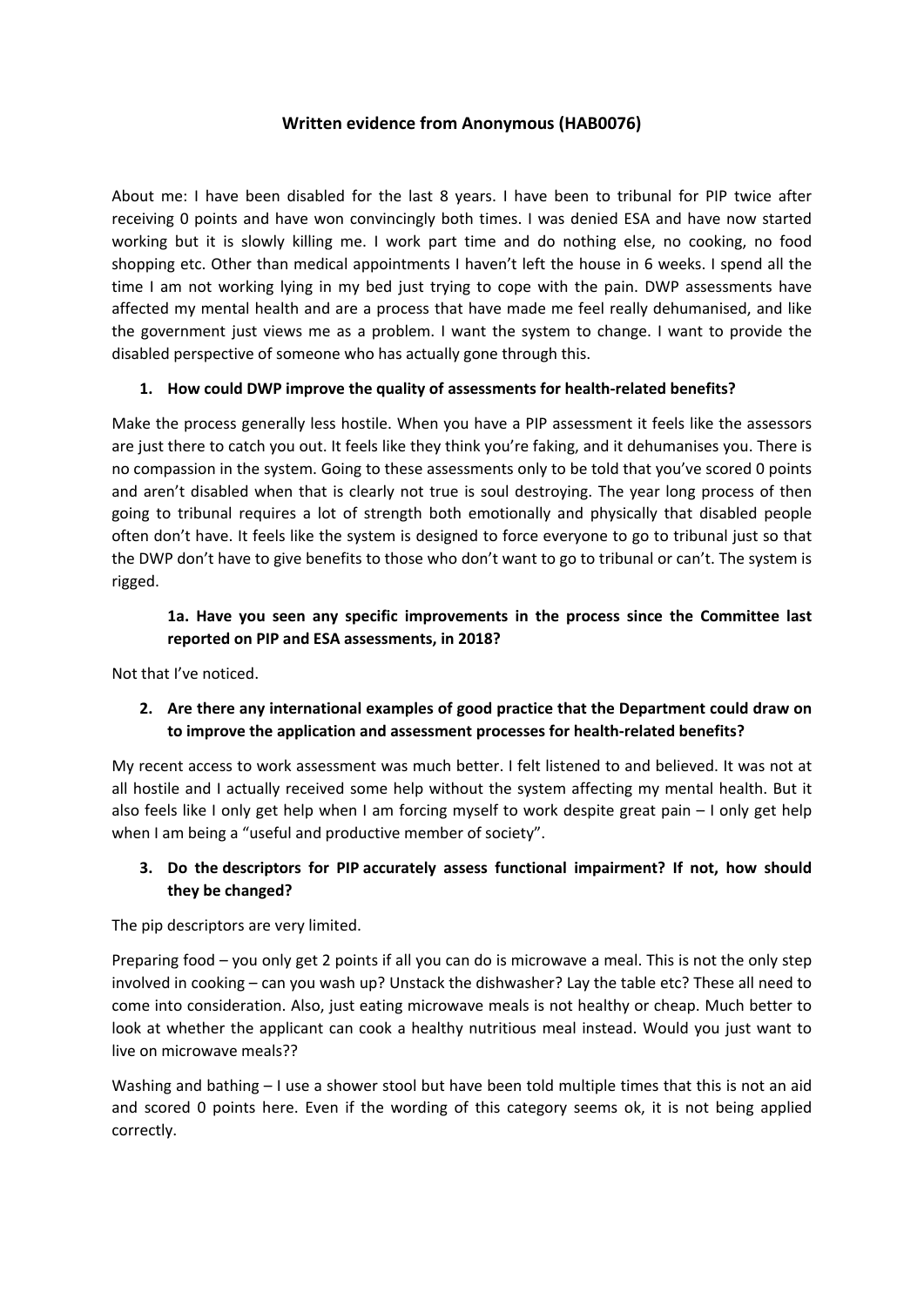Moving around – the distances you have for the various categories are just too short – being able to walk 200 meters does not mean you can lead a full life and require no help. A more reasonable number would be 1000m, with 200m scoring you 10-12 points. My local bus stop is 1km away. If you cannot walk that far you need help. Again, it just feels like the system is designed to stop you getting any help.

There also need to be other categories. Things such as cleaning, laundry, washing up, food shopping etc. These are all tasks that must be done to live independently but are currently not represented. Also, to have a fulfilling life, tasks such as socialising are important so should be represented in the criteria. E.g. having a category about your ability to meet a friend for coffee would be good.

# 4. **Do the [descriptors](https://www.citizensadvice.org.uk/benefits/sick-or-disabled-people-and-carers/employment-and-support-allowance/help-with-your-esa-claim/fill-in-form/) [for](https://www.citizensadvice.org.uk/benefits/sick-or-disabled-people-and-carers/employment-and-support-allowance/help-with-your-esa-claim/fill-in-form/) [ESA](https://www.citizensadvice.org.uk/benefits/sick-or-disabled-people-and-carers/employment-and-support-allowance/help-with-your-esa-claim/fill-in-form/) accurately assess claimants' ability to work? If not, how should they be changed?**

Much like the pip descriptors, these are simply too harsh. Just because you can sit for 30 minutes does not mean you are fit for work. A work day is 5-8 hours long on average. Can you sit for 5 hours 5 days a week and still manage to food shop at the weekend is a much more realistic assessment of whether someone can work or not.

# **5. DLA (for children under the age of 16) and Attendance Allowance usually use paper-based rather than face-to-face assessments. How well is this working?**

N/A

# **6. How practical would it be for DWP's decision makers to rely on clinician input, without a separate assessment, to make decisions on benefit entitlement? What are the benefits and the drawbacks of such an approach?**

The DWP assessors don't know the applicant as a person and are always very sceptical and dismissive in my opinion. You submit all this medical evidence when you apply but it does not ever seem to actually be looked at or matter. Putting more weight towards the medical evidence submitted would be good.

# **7. Appeals data shows that, for some health-related benefits, up to 76% of tribunals find in favour of the claimant. Why is that?**

Because the DWP assessors lie in their reports and do not take into account what you tell them or what the medical evidence you have submitted says. They assume that because you came to the appointment you're fine. I was once told that because I had jeans on I could walk 200m. Where's the logic there? The current system wants you to end up at appeal because many people don't go through with the process and then the DWP doesn't have to give them benefits. Change this mindset to one of compassion and actually looking at all the evidence and fewer cases will go to appeal. When the report after a pip assessment is so far from the truth, it pushes people to appeal. I was told I scored 0 points and wasn't disabled even after a mandatory reconsideration. This is not true, and the report was riddled with lies and inaccuracies. This made me think the case was worth taking to appeal and at appeal I have now won convincingly twice. If the original report weren't full of lies, I probably wouldn't have gone to appeal. You try so hard to prevent people getting benefits that it actually has the opposite effect.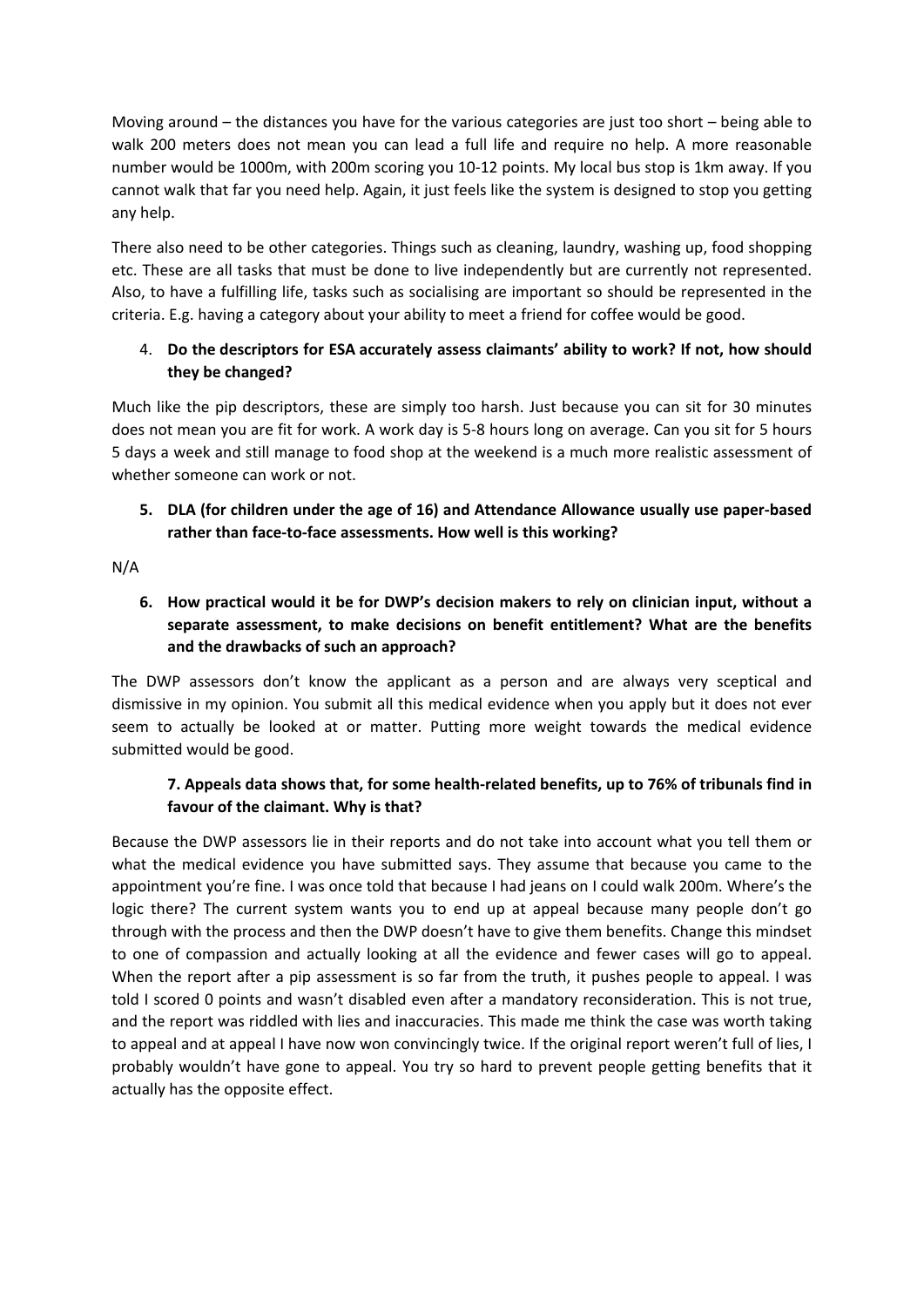### **8. Is there a case for combining the assessment processes for different benefits? If not, how else could the Department streamline the application processes for people claiming more than one benefit (eg. PIP and ESA)?**

I don't think that the different benefits necessarily need to be combined. You apply for different benefits at different times. It might be useful to have one report written though and then different benefits could all be based on that. I don't really have a useful opinion here.

### **9. What are your views on the Department's "Health Transformation Programme"? What changes would you like to see under the programme?**

### **a. (For people claiming) Would you like to be able to manage your benefit claim online?**

A. yes – paper is a pain, it's slow, things get lost in the post, getting to the post-box is difficult. Yes, managing things online would be easier.

# **9b. What would be the benefits and drawbacks of DWP bringing assessments "in house", rather than contracting them to external organisations (Capita, Atos and Maximus)? In particular, would this help to increase trust in the process?**

9B. Thinking about the external organisations such as capita and atos literally make me want to cry. They dehumanise me and it takes so much effort to go to an appointment where you effectively get called a faker. I don't know if bringing the assessments in house would be better, but I doubt it could be worse. Something needs to change.

# **10. What lessons should the Department learn from the way that it handled claims for health-related benefit claims during the pandemic: for example, relying to a greater extent on paper-based assessments, or using remote/telephone assessments?**

Telephone assessments have been good insofar as they allow disabled people to have assessments with reduced pain and more independently. E.g. I would have to ask someone to drive me to an assessment but I can do one over the phone entirely without help. However, it is more difficult to get an idea of how someone is affected over the phone. I had a zoom assessment for access to work and that was a reasonable middle ground. I think people should be given the choice of a phone or face to face assessment. Also, when cases are clear cut from the medical evidence, an assessment should not be needed.

### **11. [Most](https://committees.parliament.uk/publications/3837/documents/38519/default/) [assessments](https://committees.parliament.uk/publications/3837/documents/38519/default/) [for](https://committees.parliament.uk/publications/3837/documents/38519/default/) [Industrial](https://committees.parliament.uk/publications/3837/documents/38519/default/) [Injuries](https://committees.parliament.uk/publications/3837/documents/38519/default/) [Disablement](https://committees.parliament.uk/publications/3837/documents/38519/default/) [Benefit](https://committees.parliament.uk/publications/3837/documents/38519/default/) [were](https://committees.parliament.uk/publications/3837/documents/38519/default/) [suspended](https://committees.parliament.uk/publications/3837/documents/38519/default/) [during](https://committees.parliament.uk/publications/3837/documents/38519/default/) [the](https://committees.parliament.uk/publications/3837/documents/38519/default/) [pandemic.](https://committees.parliament.uk/publications/3837/documents/38519/default/) What has been the impact on people trying to claim IIDB?**

**a. [Some](https://committees.parliament.uk/oralevidence/1630/pdf/) [IIDB](https://committees.parliament.uk/oralevidence/1630/pdf/) [claimants](https://committees.parliament.uk/oralevidence/1630/pdf/) [will](https://committees.parliament.uk/oralevidence/1630/pdf/) [receive](https://committees.parliament.uk/oralevidence/1630/pdf/) [a](https://committees.parliament.uk/oralevidence/1630/pdf/) [lower](https://committees.parliament.uk/oralevidence/1630/pdf/) [award](https://committees.parliament.uk/oralevidence/1630/pdf/) [than](https://committees.parliament.uk/oralevidence/1630/pdf/) [they](https://committees.parliament.uk/oralevidence/1630/pdf/) [might](https://committees.parliament.uk/oralevidence/1630/pdf/) [have,](https://committees.parliament.uk/oralevidence/1630/pdf/) [due](https://committees.parliament.uk/oralevidence/1630/pdf/) [to](https://committees.parliament.uk/oralevidence/1630/pdf/) [the](https://committees.parliament.uk/oralevidence/1630/pdf/) [suspension](https://committees.parliament.uk/oralevidence/1630/pdf/) [of](https://committees.parliament.uk/oralevidence/1630/pdf/) [assessments,](https://committees.parliament.uk/oralevidence/1630/pdf/) [because](https://committees.parliament.uk/oralevidence/1630/pdf/) [IIDB](https://committees.parliament.uk/oralevidence/1630/pdf/) [awards](https://committees.parliament.uk/oralevidence/1630/pdf/) [are](https://committees.parliament.uk/oralevidence/1630/pdf/) [linked](https://committees.parliament.uk/oralevidence/1630/pdf/) [to](https://committees.parliament.uk/oralevidence/1630/pdf/) [age.](https://committees.parliament.uk/oralevidence/1630/pdf/) Should the Department compensate these claimants? How?**

**b. What lessons could the Department learn for how it deals with these claims in future, in the event of further disruption to normal services?**

n/a

**12. DWP believes that applications for some benefits dropped sharply at the start of the pandemic because [claimants](https://publications.parliament.uk/pa/cm5801/cmselect/cmworpen/732/73202.htm) [weren't](https://publications.parliament.uk/pa/cm5801/cmselect/cmworpen/732/73202.htm) [able](https://publications.parliament.uk/pa/cm5801/cmselect/cmworpen/732/73202.htm) [to](https://publications.parliament.uk/pa/cm5801/cmselect/cmworpen/732/73202.htm) [access](https://publications.parliament.uk/pa/cm5801/cmselect/cmworpen/732/73202.htm) [support](https://publications.parliament.uk/pa/cm5801/cmselect/cmworpen/732/73202.htm) [\(for](https://publications.parliament.uk/pa/cm5801/cmselect/cmworpen/732/73202.htm) [example,](https://publications.parliament.uk/pa/cm5801/cmselect/cmworpen/732/73202.htm) [from](https://publications.parliament.uk/pa/cm5801/cmselect/cmworpen/732/73202.htm) [third](https://publications.parliament.uk/pa/cm5801/cmselect/cmworpen/732/73202.htm) [sector](https://publications.parliament.uk/pa/cm5801/cmselect/cmworpen/732/73202.htm) [organisations\)](https://publications.parliament.uk/pa/cm5801/cmselect/cmworpen/732/73202.htm) [to](https://publications.parliament.uk/pa/cm5801/cmselect/cmworpen/732/73202.htm) [complete](https://publications.parliament.uk/pa/cm5801/cmselect/cmworpen/732/73202.htm) [their](https://publications.parliament.uk/pa/cm5801/cmselect/cmworpen/732/73202.htm) [applications.](https://publications.parliament.uk/pa/cm5801/cmselect/cmworpen/732/73202.htm) What are the implications of this for**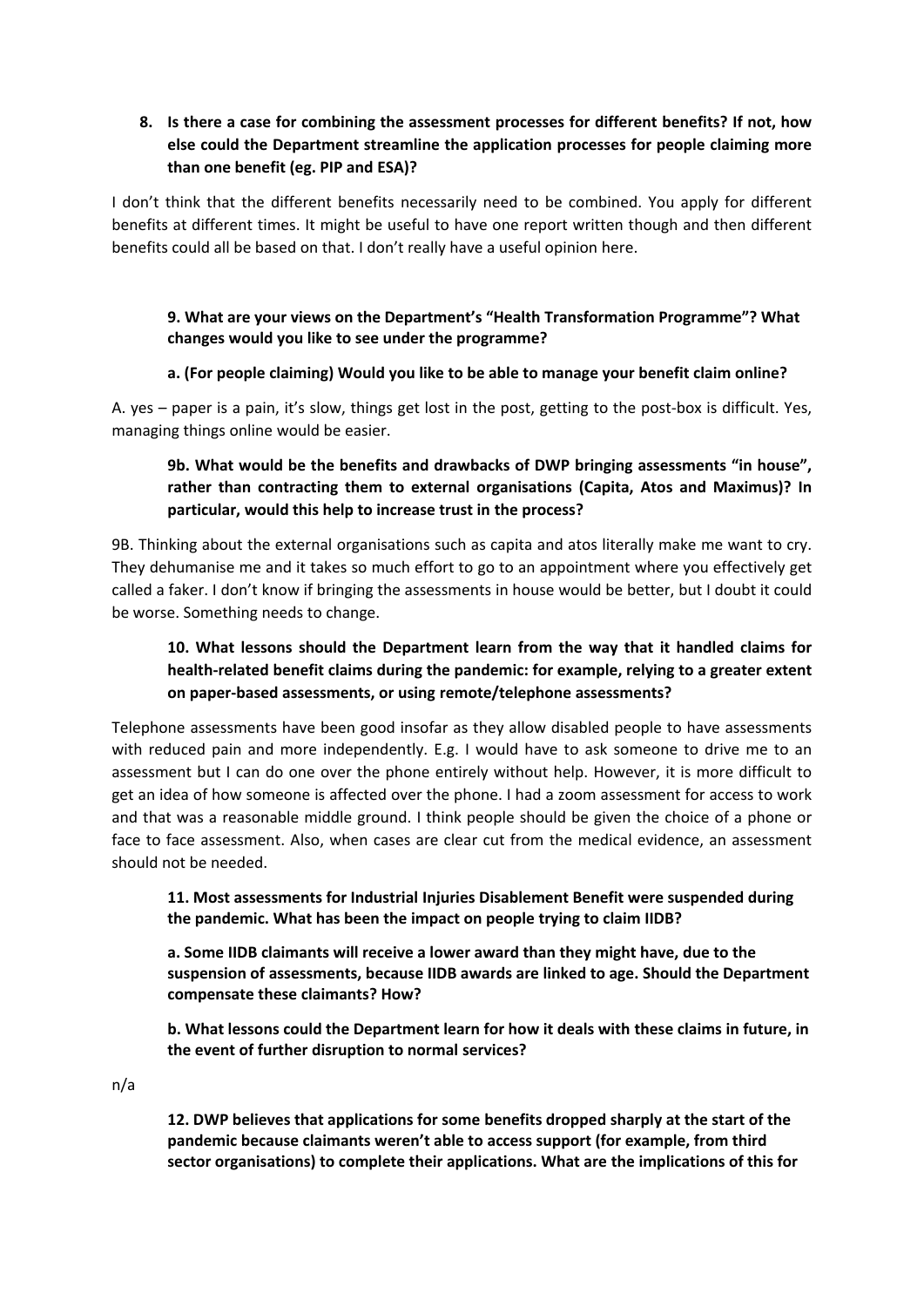#### **how the Department ensures people are able to access health-related benefits consistently?**

### **a. How can the Department best help the third sector to support claimants in their applications?**

Make the applications easier  $-$  if it felt like assessors actually took medical evidence into account then applicants wouldn't feel like we have to submit every medical letter we've ever had and then applying would be easier. If the assessors had compassion, then you wouldn't feel like you have to be really careful with the wording etc and it would be quicker and easier to apply. I also think being able to apply online would help. Printing things out and taking them to the post office is something that I have to have help with whereas if I could apply online I could do it independently.

### **13. DWP recently [published](https://www.gov.uk/government/publications/claimant-views-on-ways-to-improve-pip-and-esa-questionnaires/claimant-views-on-ways-to-improve-pip-and-esa-questionnaires) [research](https://www.gov.uk/government/publications/claimant-views-on-ways-to-improve-pip-and-esa-questionnaires/claimant-views-on-ways-to-improve-pip-and-esa-questionnaires) on the impact of applying for PIP or ESA on claimants' mental and physical health. What would be the best way of addressing this?**

Make the process less dehumanising and quicker. If you know that you are probably going to lose your motability car for a year until you win it back at appeal, that leaves you stuck for a year and of course your mental health is going to suffer. The way to reduce the strain on applicant's mental health that applying for benefits has, is simply to make it less stressful. Approve people in the first instance rather than on appeal, make the criteria less stringent and more realistic. Treat people like you would want to be treated rather than having the mindset that someone is faking and you must get them off benefits at any cost. The actual amount of benefit fraud is low, but the stress trying to weed out any frauds has on disabled people is huge. Relax the rules a bit and, although fraudulent claims may increase slightly, the cost to the NHS from treating stress and the cost to the DWP of tribunals will decrease. Treat us like people rather than money draining problems. My life could be so much better if I had more help such as carers in place. There's no doubting I need care and it would benefit both mine and my parent's lives if I had the support in place I needed. But instead, I am killing myself trying to work a part time job because you have said that I can. I now spend my weekends in bed from pain, I cannot look after myself and have not done anything social in the last 6 weeks since I started work. All my energy is spent working and outside of work I collapse in a ball of pain. My mental health is now bad due to my pain levels and lack of socialisation, and I am costing the NHS money trying to improve it. Wouldn't it be better to spend that money on carers for me, or benefits so that I could afford to work less? Everyone benefits in that situation. The answer is simple, treat us like people. Additionally, there seems to be little support for people like me. I cannot work full time, but I can work a little. The current system is set up for either not being able to work at all or being able to work full time. Many disabled people are in the middle but currently there is no support for this, and we are stuck trying to live off part time wages when our cost of living is much higher.

### **14. What could the Department to do to shorten waits for health-related benefit assessments—especially for ESA/UC?**

Pay people straight away rather than after 6 weeks – this would stop people having to take advances and stop them being in debt from the get go. The way to get through assessments more quickly is to hire more staff. Also, having things online would mean time isn't wasted waiting for the post. Reducing the number of cases that go to tribunal by approving more cases in the first place would also reduce overall wait times.